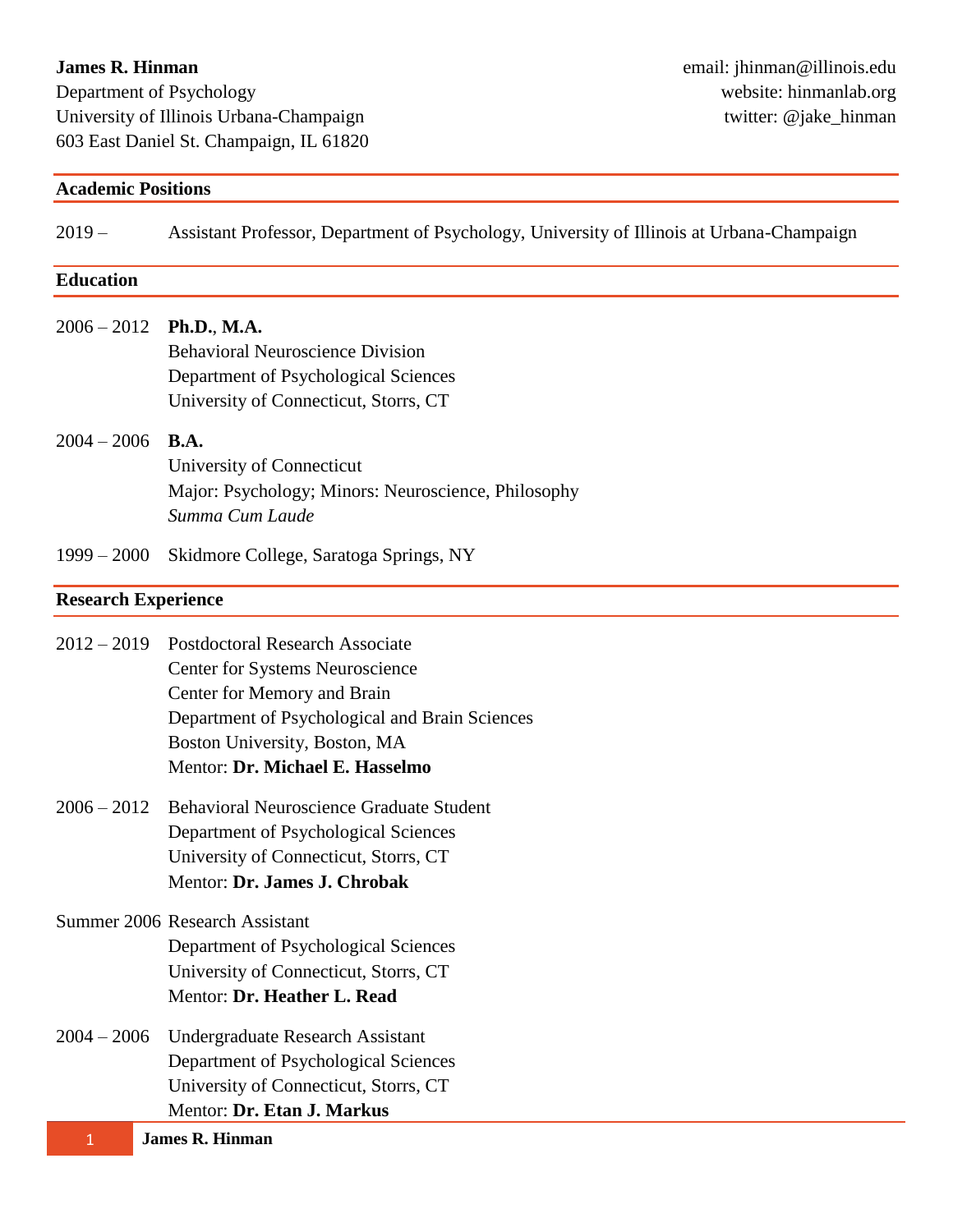#### **Publications**

### **Journal Articles**

Preprints:

1. Alexander AS, Carstensen L, **Hinman JR**, Raudies F, Chapman GW, Hasselmo ME (2019) Egocentric boundary vector tuning of the retrosplenial cortex. *bioRxiv* doi:https://doi.org/10.1101/702712.

Peer reviewed:

20. **Hinman JR**, Chapman GW, Hasselmo ME (2019) Neuronal representation of environmental boundaries in egocentric coordinates. *Nat Commun* 10: 2772.

\*Selected as a *Nature Communications* Editor's Highlight in From Brain to Behavior \*News coverage [\[Altmetric\]](https://www.altmetric.com/details/62617615/news)

- 19. **Hinman JR**, Dannenberg H, Alexander AS, Hasselmo ME (2018) Neural mechanisms of navigation involving interactions of cortical and subcortical structures. *J Neurophysiol* 119: 2007 – 2029.
- 18. Hasselmo ME, **Hinman JR**, Dannenberg H, Stern C (2017) Models of spatial and temporal dimensions of memory. *Curr Opin Behav Sci* 17: 27 – 33.
- 17. Dannenberg H, **Hinman JR**, Hasselmo ME (2016) Potential roles of cholinergic modulation in the neural coding of location and movement speed. *J Physiol Paris* 110: 52 – 64.
- 16. **Hinman JR**, Brandon MP, Chapman GW, Climer JR, Hasselmo ME (2016) Multiple running speed signals in medial entorhinal cortex. *Neuron* 91: 666 – 679.

\*Featured in Hayman R, Burgess N (2016) Disrupting the grid cells' need for speed. *Neuron* 91: 502 – 503. \*Featured in Gonzalez-Sulser A, Nolan MF (2017) Grid cells' need for speed. *Nat Neurosci* 20: 1 – 2.

- 15. Raudies F, **Hinman JR**, Hasselmo ME (2016) Modelling potential sensory influences on grid cells. *J Physiol* 594: 6513 – 6526.
- 14. Jacobson TK, Schmidt B, **Hinman JR**, Escabí MA, Markus EJ (2015) Age-related decrease in theta and gamma coherence across dorsal CA1 pyramidale and radiatum layers. *Hippocampus* 25: 1327 – 1335.
- 13. Long LL, **Hinman JR**, Chen C-M, Stevenson IH, Read HL, Escabí MA, Chrobak JJ (2014) Novel acoustic stimuli can alter locomotor speed to hippocampal theta relationship. *Hippocampus* 24: 1053 – 1058.
- 12. Long LL, **Hinman JR**, Chen C-M, Escabí MA, Chrobak JJ (2014) Theta dynamics in rat: speed and acceleration across the septotemporal axis. *PLoS One* 9:e97987.
- 11. Penley SC, **Hinman JR**, Long LL, Markus EJ, Escabí MA, Chrobak JJ (2013) Novel space alters theta and gamma local field potentials across the septotemporal axis of the rodent hippocampus. *Front Syst Neurosci* 7: 20.
- 10. Schmidt B, **Hinman JR**, Jacobson T, Szkudlarek E, Argraves M, Escabí MA, Markus EJ (2013) Dissociation between dorsal and ventral theta oscillations during a place and response task. *J Neurosci* 33: 6212 – 6224.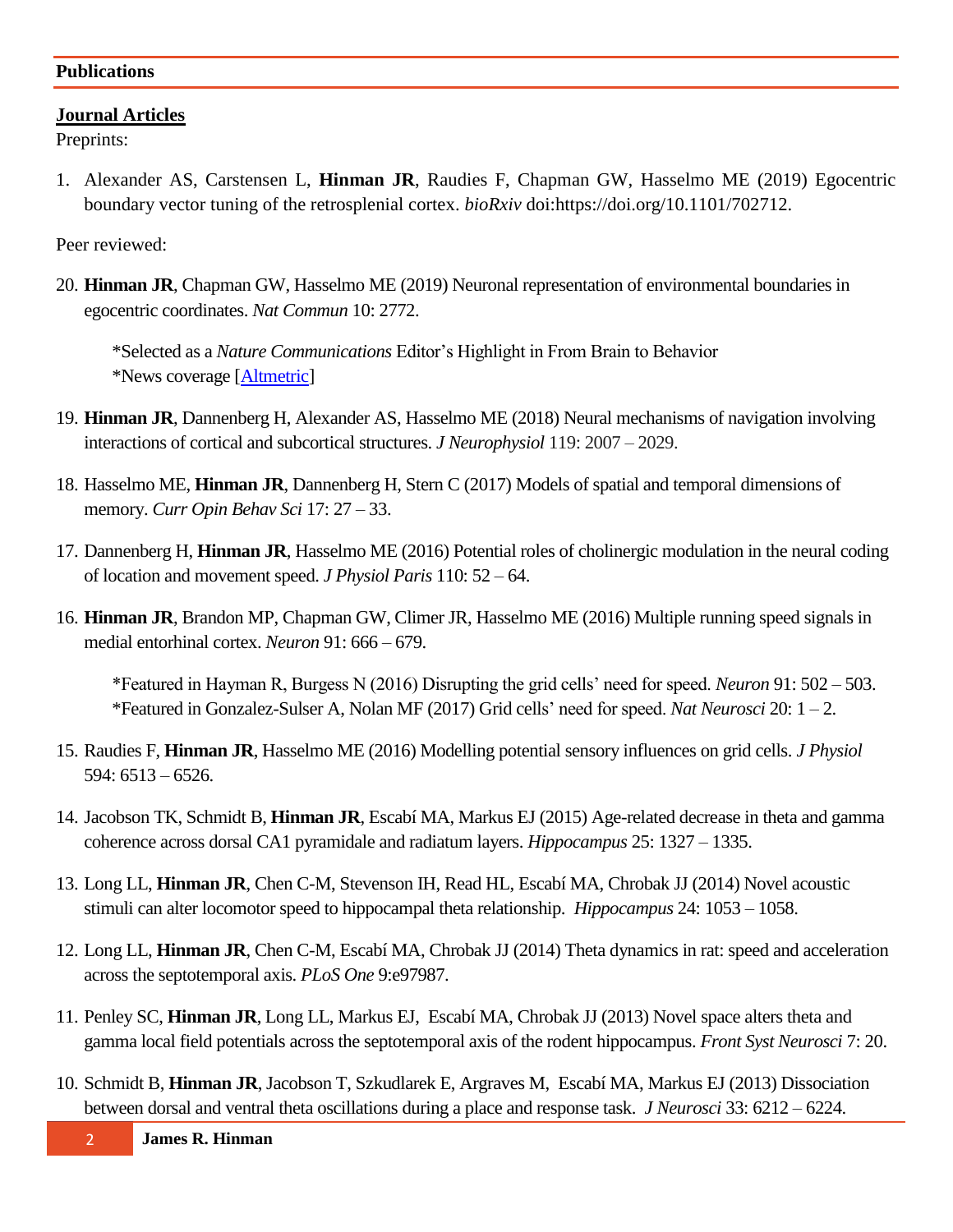- 9. Jacobson T, Howe MD, Schmidt B, **Hinman JR**, Escabí MA, Markus EJ (2013) Hippocampal theta, gamma and theta-gamma coupling: Effects of aging, environmental change and cholinergic activation. *J Neurophysiol* 109: 1852 – 1865.
- 8. **Hinman JR**, Penley SC, Escabí MA, Chrobak JJ (2013) Ketamine disrupts theta synchrony across the septotemporal axis of the CA1 region of hippocampus. *J Neurophysiol* 109: 570 – 579.
- 7. Penley SC, **Hinman JR**, Sabolek HR, Escabí MA, Markus EJ, Chrobak JJ (2012) Theta and gamma coherence across the septotemporal axis during distinct behavioral states. *Hippocampus* 22: 1164 – 1175.
- 6. Collins-Praino LE, Paul NE, Rychalsky K, **Hinman JR**, Chrobak JJ, Senatus PB and Salamone JD (2011). Pharmacological and physiological characterization of the tremulous jaw movement model, a rodent model of parkinsonian tremor: Potential insights into the pathophysiology of tremor. *Front Syst Neurosci* 5: 49.
- 5. **Hinman JR**, Penley SC, Long LL, Escabí MA, Chrobak JJ (2011) Septotemporal variation in dynamics of theta: speed and habituation. *J Neurophysiol* 105: 2675 – 2686.
- 4. Szalkowski CE, **Hinman JR**, Threlkeld SW, Wang Y, LePack A, Rosen GD, Chrobak JJ, LoTurco JJ, Fitch RH (2011) Persistent spatial working memory deficits in rats following *in utero* RNAi of *Dyx1c1*. *Genes, Brain and Behavior* 10: 244 – 252.
- 3. Collins LE, Galtieri DJ, Brennum LT, Sager TN, Hockemeyer J, Müller CE, **Hinman JR**, Chrobak JJ, Salamone JD (2010) Oral tremor induced by the muscarinic agonist pilocarpine is suppressed by the adenosine A2A antagonist MSX-3 and SCH58261, but not the adenosine A1 antagonist DPCPX. *Pharmacol Biochem Behav* 94:  $561 - 569.$
- 2. Sabolek HR, Penley SC, **Hinman JR**, Bunce JG, Markus EJ, Escabí MA, Chrobak JJ (2009) Theta and gamma coherence along the septotemporal axis of the hippocampus. *J Neurophysiol* 101:1192 – 1200.
- 1. Chrobak JJ, **Hinman JR**, Sabolek HR (2008) Revealing past memories: proactive interference and ketamineinduced memory deficits. *J Neurosci* 28: 4512 – 4520.

## **Book Chapters**

- 3. Hasselmo ME, **Hinman JR** (2017) Marr's influence on the standard model of hippocampus and the need for more theoretical advances. In: Vaina L, Passingham R (eds.) Computational Theories and their Implementation in the Brain: The Legacy of David Marr. Oxford University Press: Oxford, pp. 133 – 158.
- 2. Hasselmo ME, **Hinman JR** (2016) Computational Neuroscience: Hippocampus. In: Pfaff D, Volkow N (eds.) Neuroscience in the  $21<sup>st</sup>$  century. Springer: New York, pp. 3081 – 3095.
- 1. Schultheiss NW, **Hinman JR**, Hasselmo ME (2015) Models and theoretical frameworks for hippocampal and entorhinal cortex function in memory and navigation. In: Masami, T (ed.) Analysis and Modeling of coordinated multi-neuronal activity. Springer: New York, pp. 247-268.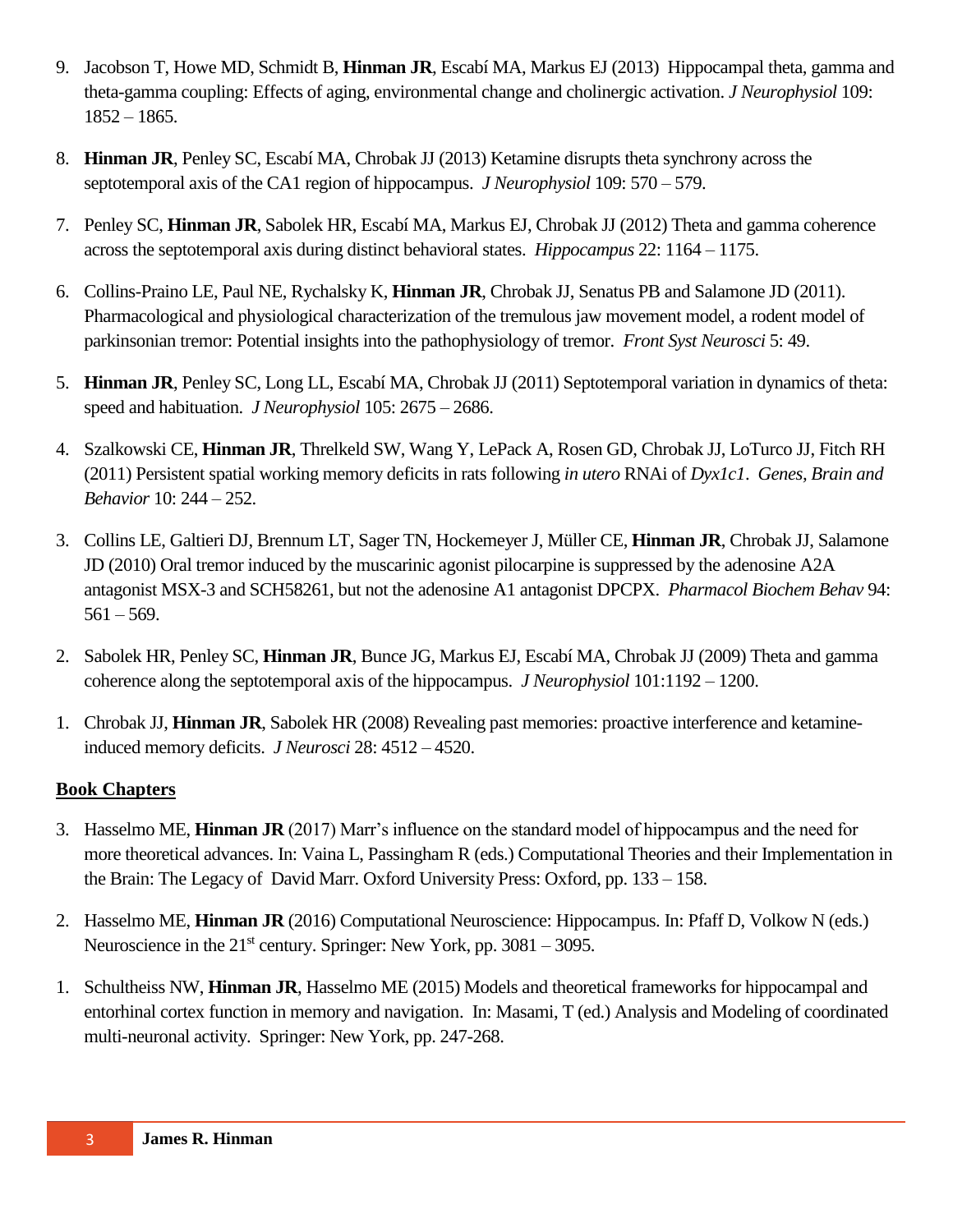#### **Conference Abstracts**

- 34. Alexander AS, Carstensen LC, Chapman GW, Raudies F, **Hinman JR**, Hasselmo ME (2019) Egocentric boundary vector tuning of the retrosplenial cortex. *Soc. Neurosci. Abstr.*
- 33. **Hinman JR**, Chapman GW, Hasselmo ME (2018) Neuronal representation of environmental boundaries in egocentric coordinates. *Soc. Neurosci. Absr.*
- 32. Carstensen L, Alexander AS, **Hinman JR**, Hasselmo ME (2018) Spatial correlates of the retrosplenial cortex during free exploration. *Soc. Neurosci. Absr.*
- 31. **Hinman JR,** Chapman GW, Hasselmo ME (2018) Egocentric representation of environmental boundaries in the striatum. *iNav.*

\* awarded prize for "Best Poster"

- 30. Alexander AS, Carstensen L, **Hinman JR**, Hasselmo ME (2018) Spatial correlates of the retrosplenial cortex during free exploration. *iNav.*
- 29. Rozeske RR, Wilson EK, Ajabi Z, **Hinman JR**, Brandon MP (2018) Egocentric boundary cell representation in the mouse dorsal medial striatum. *iNav.*
- 28. **Hinman JR,** Chapman GW, Hasselmo ME (2017) Egocentric representation of environmental boundaries in the striatum. *Soc. Neurosci. Abstr.*710.23.
- 27. **Hinman JR,** Chapman GW, Hasselmo ME (2016) Representation of environmental boundaries within an egocentric reference frame. *Soc. Neurosci. Abstr.*359.13.
- 26. **Hinman JR**, Climer JR, Chapman GW, Hasselmo ME (2015) A novel slow (1-3 Hz) oscillatory cell type in the lateral septum. *Soc. Neurosci. Abstr.* 85.01.
- 25. Climer JR, DiTullio R, **Hinman JR**, Hasselmo ME, Eden U (2015) Examining rhythmicity in extracellular recordings. *Statistical Analysis of Neuronal Data* 7.
- 24. Climer JR, DiTullio R, **Hinman JR**, Chapman GW, Brandon MP, Hasselmo ME, Eden U (2014) Addressing theta rhythmicity in extracellularly recorded neurons in rat and bat. *Soc. Neurosci. Abstr.* 465.06.
- 23. Long LL, Norris AA, **Hinman JR**, Chen C-M, Stevenson IH, Read HL, Escabí MA, Chrobak JJ (2014) Novel acoustic stimuli can alter locomotor speed-theta relationship across the septotemporal axis of the hippocampus. *Soc. Neurosci. Abstr.* 751.08.
- 22. **Hinman JR**, Brandon MP, Chapman IV GW, Hasselmo ME (2013) Speed modulation of medial entorhinal cortical neurons during medial septal inactivation. *Soc. Neurosci. Abstr*. 769.01.
- 21. **Hinman JR**, Long LL, Escabí MA, Chrobak JJ (2012) Theta dynamics: the relationship between theta frequency and locomotor speed in familiar and novel environments. *Soc. Neurosci. Abstr.* 918.17.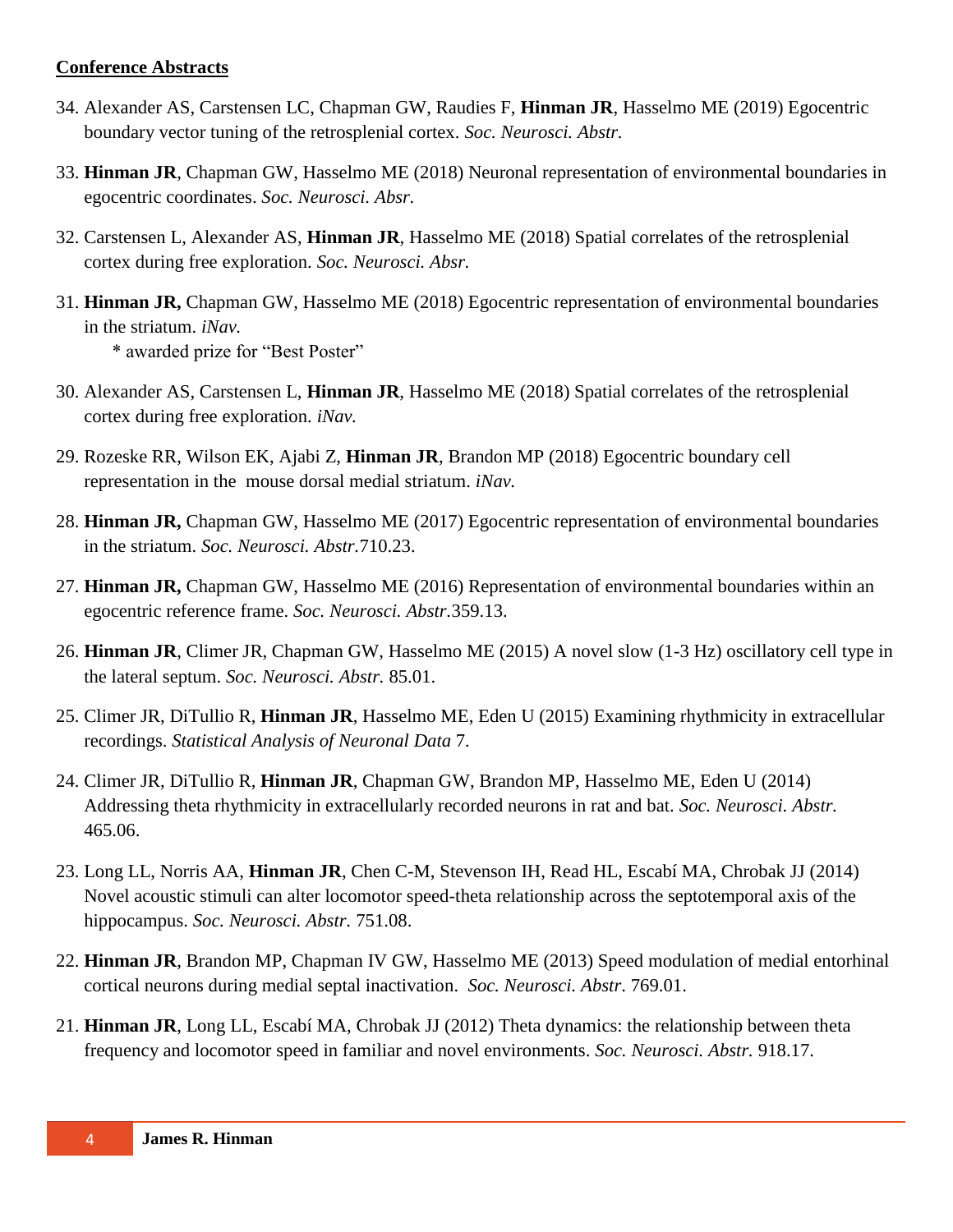- 20 Chrobak JJ, Long LL, Escabí MA, **Hinman JR** (2012) Theta dynamics: septotemporal differences in response to habituation, spatial novelty and the absence of expected reward. *Soc. Neurosci. Abstr.* 918.18.
- 19. Long LL, **Hinman JR**, Escabí MA, Chrobak JJ (2012) Theta dynamics: speed, velocity acceleration and contribution to cognition. *Soc. Neurosci. Abstr.* 918.17.
- 18. **Hinman JR**, Penley SC, Escabí MA, Chrobak JJ (2011) Ketamine induced disruption in global theta coherence across the septotemporal axis of the hippocampus. *Soc. Neurosci. Abstr.* 938.15.
- 17. Long LL, **Hinman JR**, Penley SC, Escabí MA, Chrobak JJ (2011) Septotemporal variations in hippocampal theta and other oscillations during REM sleep. *Soc. Neurosci. Abstr.* 938.14.
- 16. Corriveau JA, **Hinman JR**, Larossa C, Salamone J, Chrobak JJ (2011) "Episodic" memory in the rat: the "short" and "long" retention of a trial-unique, delayed conditional discrimination following NMDA antagonist treatment. *Soc. Neurosci. Abstr.* 938.13.
- 15. Schmidt B, Argraves M, Szkudlarek E, **Hinman JR**, Jacobson TK, Escabí MA, Markus EJ (2011**)** Thetagamma modulation along the septotemporal axis during a place and response task. *Soc. Neurosci. Abstr.* 938.10.
- 14. Jacobson TK, Howe MD, Schmidt B, **Hinman JR**, Bohannon S, Mastro K, Escabí MA, Markus EJ (2011) Hippocampal oscillations in young and aged rats: Response to altered environments. *Soc. Neurosci. Abstr.* 938.20.
- 13. **Hinman JR**, Penley SC, Long LL, Escabí MA, Chrobak JJ (2010) Septotemporal variation in the effects of speed on the theta rhythm. *Soc. Neurosci. Abstr.* 203.2.
- 12. Long LL, **Hinman JR**, Penley SC, Escabí MA, Chrobak JJ (2010) Theta/gamma cross frequency coupling across the septotemporal axis of the hippocampus and the effects of ketamine. *Soc. Neurosci. Abstr.* 203.1.
- 11. **Hinman JR**, Penley SC, Escabí MA, Chrobak JJ (2009) Septotemporal variation in the speed modulation of theta power. *Winter Conf Neurobiol Learn Mem*
- 10. Penley SC, **Hinman JR**, Escabí MA, Markus EJ, Chrobak JJ (2009) Salience of environmental novelty: Theta power, frequency and coherence within the hippocampus and entorhinal cortex. *Soc. Neurosci. Abstr.* 192.28.
- 9. **Hinman JR**, Penley SC, Escabí MA, Chrobak JJ (2008) Theta/Gamma synchronization: the effects of the NMDA antagonist ketamine. *Soc. Neurosci. Abstr.* 879.2.
- 8. Penley SC, **Hinman JR**, Escabí MA, Markus EJ, Chrobak JJ (2008) The effects of novelty and aging on the coherence of theta and gamma in the hippocampus and entorhinal cortex. *Soc. Neurosci. Abstr.* 879.3.
- 7. Chrobak JJ, **Hinman JR** (2008) Episodic memory, proactive interference and ketamine induced cognitive deficits in the rat. *Soc. Neurosci. Abstr.* 879.1.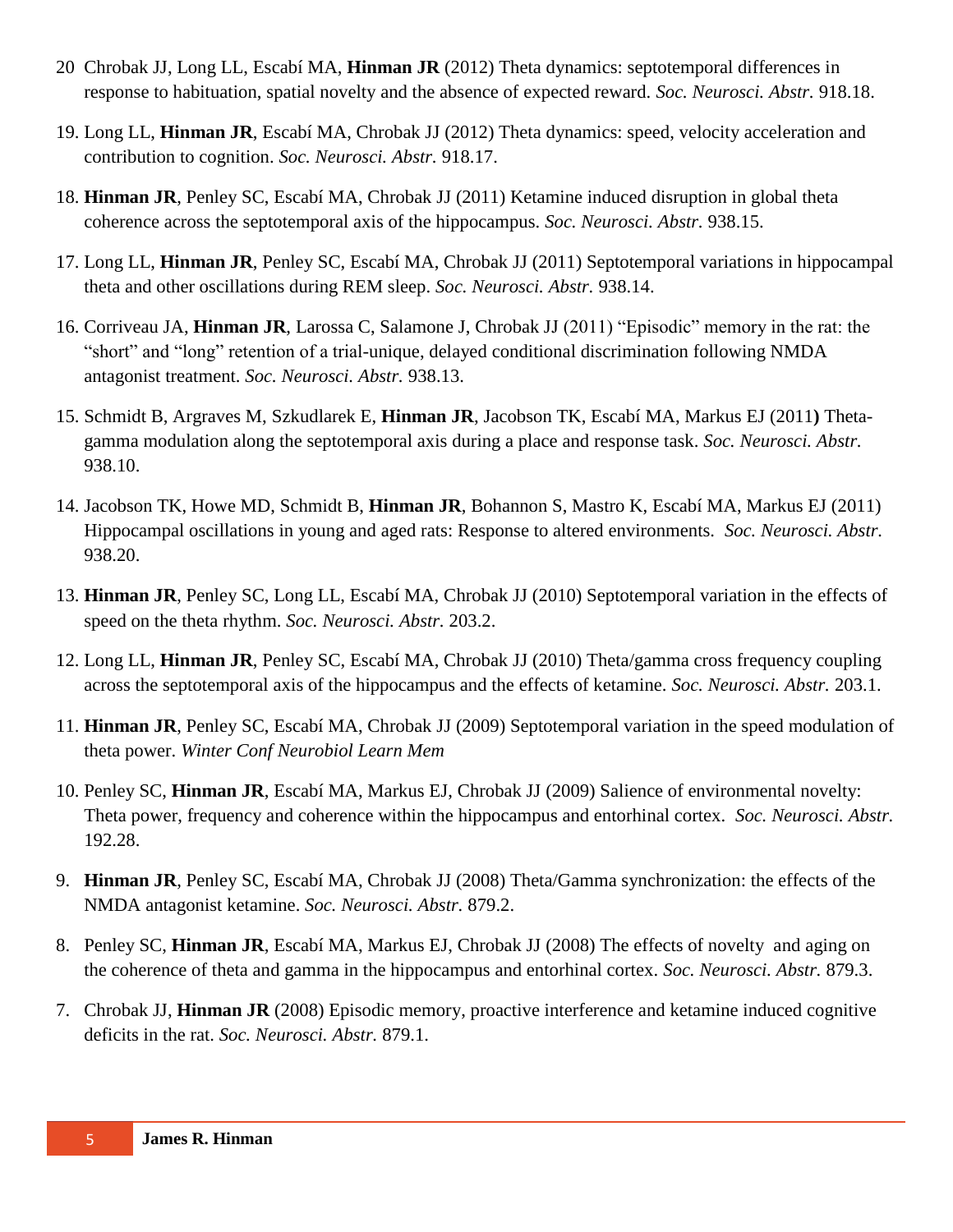- 6. Schmidt B, **Hinman JR**, Penley SC, Jacobson TK, Ciurylo E, Zhang E, Escabí MA, Markus EJ (2008) Local field potentials in the hippocampus, striatum and nucleus accumbens during a place and response task. *Soc. Neurosci. Abstr.* 389.3.
- 5. Cleary CE, **Hinman JR**, DiPinto K, Malloy D, Threlkeld SW, Wang Y, Rosen GD, Chrobak JJ, Fitch RH (2008) Assessment of episodic memory performance following early interference with a dyslexia risk gene (Dyx1c1) in male Sprague-Dawley rats. *Soc. Neurosci. Abstr.* 249.3.
- 4. **Hinman JR**, Sabolek HR, Chrobak JJ (2007) Ketamine induced proactive interference between working and episodic memories in the rat: relation to hippocampal theta. *Soc. Neurosci. Abstr.* 305.8.
- 3. Schmidt B, Penley SC, **Hinman JR**, Jacobson TK, Fairchild J, Gruenbaum B, Escabí MA, Markus EJ (2007) Oscillations of local field potentials in the rat dorsal hippocampus, dorsal striatum, and nucleus accumbens: Comparing place and response trials. *Soc. Neurosci. Abstr.* 640.7.
- 2. **Hinman JR**, Brandon MP, Sava S, Markus EJ (2006) Examining the orthogonality of hippocampal place cells across environments. *Soc. Neurosci. Abstr.* 371.2.
- 1. Sabolek HR, Bunce JG, Penley SC, **Hinman JR**, Chrobak JJ (2006) Ketamine alters synchrony throughout the hippocampal formation. *Soc. Neurosci. Abstr.* 751.12.

#### **Presentations**

- 2019 University of Illinois Urbana-Champaign, Cognitive Neuroscience Brown Bag
- 2019 Spring Hippocampal Research Conference, Taormina, Sicily
- 2019 University of Wisconsin-Milwaukee, Department of Psychology
- 2019 University of Illinois Urbana-Champaign, Department of Psychology
- 2019 Kent State University, Department of Psychological Sciences
- 2018 University of Connecticut, Department of Psychological Sciences
- 2016 Brandeis University, Computational Neuroscience Journal Club
- 2016 McGill University, Douglas Mental Health Research Center
- 2015 Boston University, Brain, Behavior and Cognition Program
- 2011 University of California, Los Angeles, Department of Psychology
- 2011 University of Washington, Department of Psychology
- 2011 University of Lethbridge, Department of Brain Dynamics
- 2011 University of Minnesota, Department of Neuroscience
- 2011 Miami University, Psychology Department
- 2011 University of Delaware, Department of Psychology
- 2011 Johns Hopkins University, Department of Neuroscience
- 2011 SUNY Downstate, Department of Cell Biology

### **Ad Hoc Reviewer**

Current Biology eNeuro

Frontiers in Behavioral Neuroscience Frontiers in Systems Neuroscience